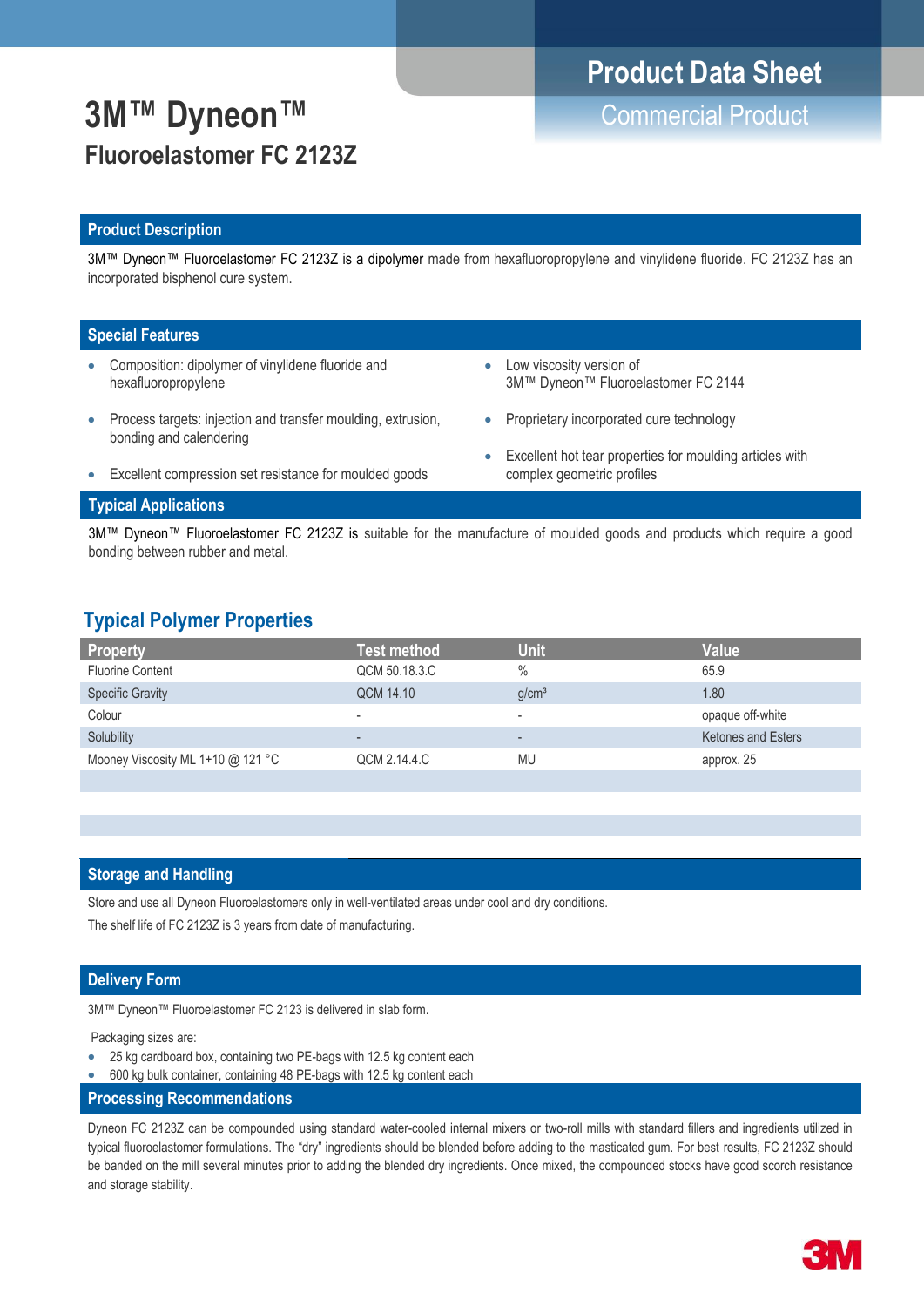## **Typical Properties**

| <b>Compound</b>     | <b>Amount (in Parts/100)</b> |
|---------------------|------------------------------|
| FC 2123Z            | 100                          |
| N-990 MT Black      | 30                           |
| MgO                 |                              |
| Ca(OH) <sub>2</sub> |                              |
|                     |                              |

## **Typical Rheological Properties (ASTM D 5289)**

### **Moving Die Rheometer (MDR 2000®) 100 cpm, 0.5° Arc, 6 minutes, 177 °C**

| <b>Property</b>                          | <b>Unit</b>    | Value |
|------------------------------------------|----------------|-------|
| ML, Minimum Torque                       | dNm            | 0.9   |
| Ts2, Time to 2 inch-lb rise from minimum | <b>Minutes</b> | 1.1   |
| $t'50$ , Time to 50 % cure               | <b>Minutes</b> | 1.5   |
| t'90, Time to 90 % cure                  | <b>Minutes</b> | 3.4   |
| MH, Maximum Torque                       | dNm            | 10.4  |
|                                          |                |       |

## **Typical Physical Properties (ASTM D 412 Method A, Die D)**

### **Press Cure 7 minutes @ 177 °C Post Cure 16 hours @ 230 °C**

| <b>Property</b>        | <b>Unit</b>   | <b>Value</b> |
|------------------------|---------------|--------------|
| Tensile Strength       | <b>MPa</b>    | 14.0         |
| 100% Modulus           | <b>MPa</b>    | 3.1          |
| Elongation at Break    | $\frac{0}{0}$ | 325          |
| Hardness (ASTM D 2240) | Shore A       | 69           |

## **Compression Set on O-rings (ASTM D 1414)**

| Air aged 70 hours $@$ 200 °C                          |    |       |
|-------------------------------------------------------|----|-------|
| Post cured 16 hours @ 230 °C                          |    | 22    |
| Post cured 24 hours @ 260 °C                          |    | 22    |
| <b>Retraction at Lower Temperatures (ASTM D 1329)</b> |    |       |
| TR 10                                                 | °C | $-18$ |
|                                                       |    |       |